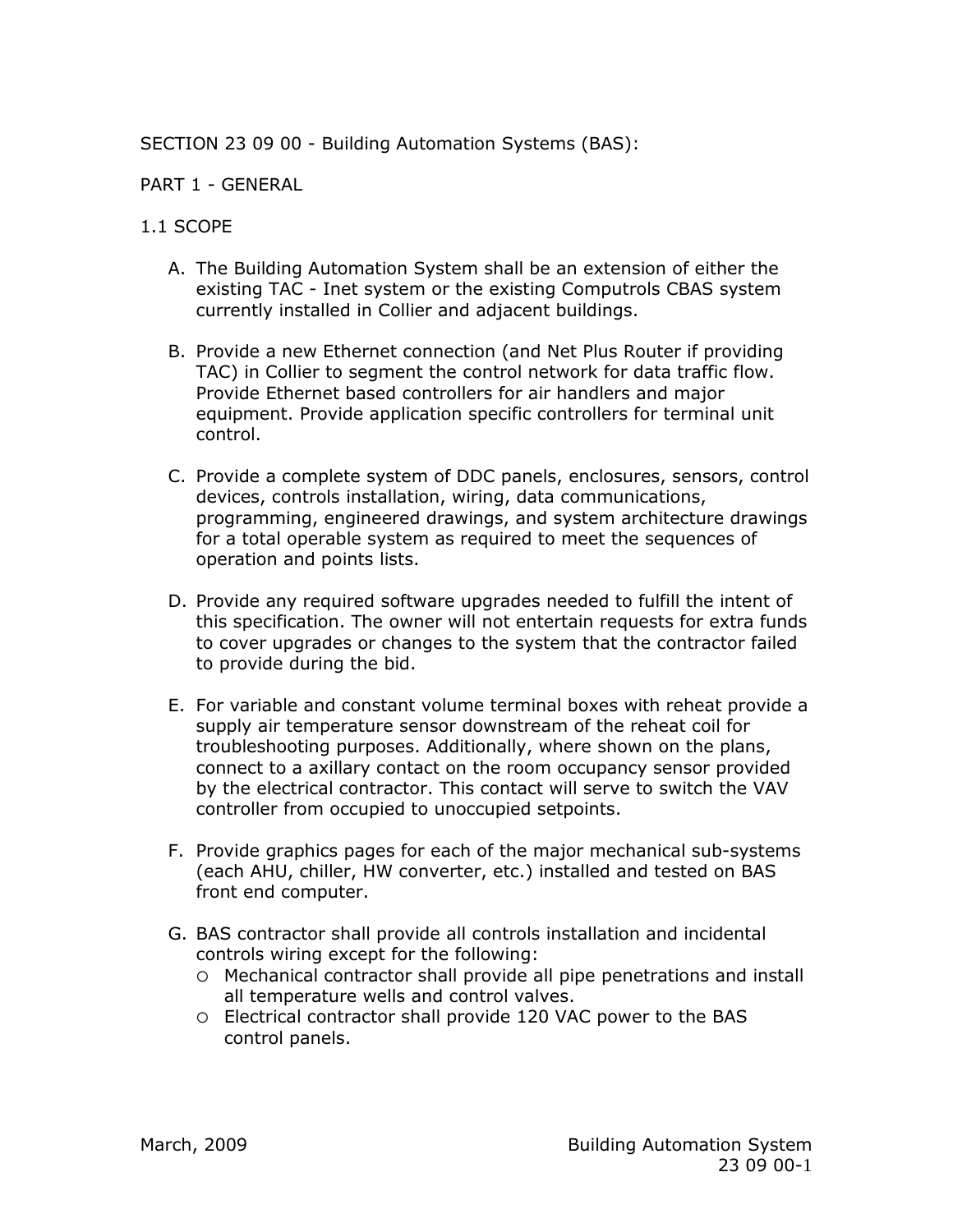### 1.2 POINTS LISTS

A. Refer to the mechanical drawings for BAS points lists.

### PART 2 - PRODUCTS

- 2.1 BAS CCONTROL PANELS
	- A. BAS shall be as manufactured by Computrols or TAC.
	- B. Computrols controllers shall be CBAS version. Specifically 8X, 16X, 32X 64X and VAV-AP as applicable to the application. Provide for connection to the facility Ethernet communications backbone via direct connection to the X-line controllers.
	- C. TAC controllers shall be Inet version, specifically 7716, 7718, 7790 MCI and VAV-AX as applicable to the application. Provide for connection to the facility Ethernet communications backbone via new Net Plus Routers (minimum 1 NPR for Collier and 1 NPR for Pharmacy).
	- D. Major Equipment (air handlers, chillers, etc.) shall be monitored and controlled by fully programmable stand alone, Ethernet based controllers.
	- E. Unitary or Application Specific Controllers (ASC) may be used as intended for terminal unit control.
	- F. Enclosures shall be NEMA 1 with a hinged cover. Provide with a key lock. Enclosure to be sized large enough to contain all interface devices, DDC controller, power supply and 20% spare capacity for future use. Enclosures shall be painted black and labeled as BAS panels.
	- G. Control enclosure shall have a 120V duplex outlet/service switch. Outlets shall remain hot when switch is off.

#### 2.2 TEMPERATURE SENSORS AND TRANSDUCERS

- A. Temperature sensors shall be thermistor of type and duty for required service.
- B. Terminal unit zone space sensors in office, classroom and lab areas shall have LCD display w/programmable setpoint range and programmable display. Sensor shall have an integral jack for laptop or service tool connection, primarily for use by the air balancer to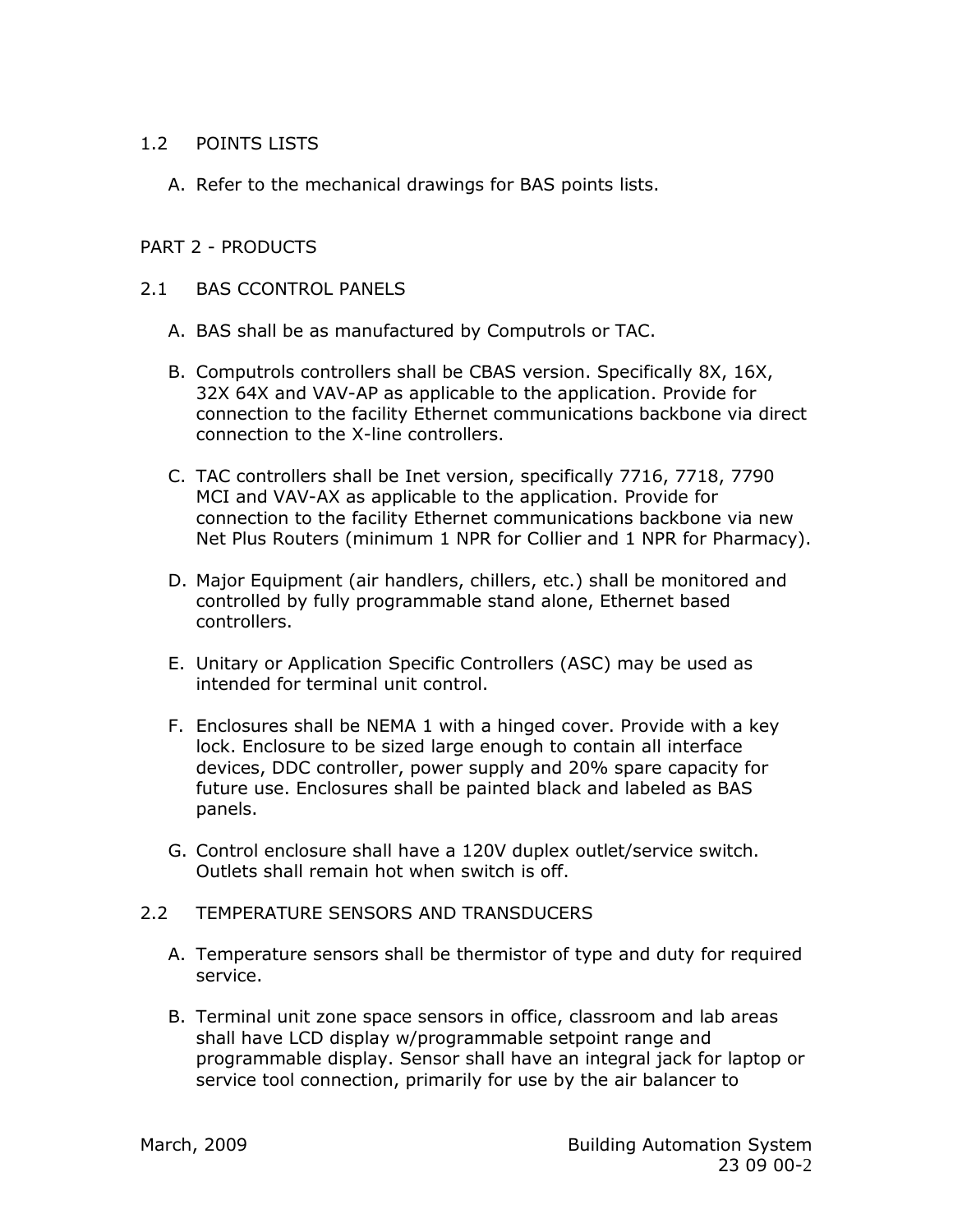calibrate the terminal unit air flow sensor. Provide service tool and/or software and cable as required to air balancer.

- C. Restroom, hallway and other common area sensors shall be sensor only, with no setpoint adjustment or temperature indication. If connected to a terminal unit controller, the sensor shall have an integral jack for laptop or service tool connection, primarily for use by the air balancer to calibrate the terminal unit air flow sensor. Provide service tool and/or software and cable as required to air balancer.
- D. Outdoor air sensors shall be mounted on the north facing exterior of the building, shielded from direct sunlight, and insulated from the building face to minimize temperature transmission.
- E. Current switches shall be used for sensing motor status. Size current switch appropriately to match both the conductor size and the full load current of the motor to be monitored. For motors controlled from a VFD, the motor run status output from the VFD may be used for motor status to the BAS.
- F. Pneumatic transducers where required shall be Marsh-Bellofram Type 1000.
- G. Air flow stations shall be Ebtron IAQ Silver or approved equal.
- 2.3 DAMPER ACTUATORS
	- A. Damper actuators shall be Belimo electronic rotary actuators with spring return.
	- B. Provide sufficient quantities of actuators such that the maximum area driven by each actuator is 16 square feet.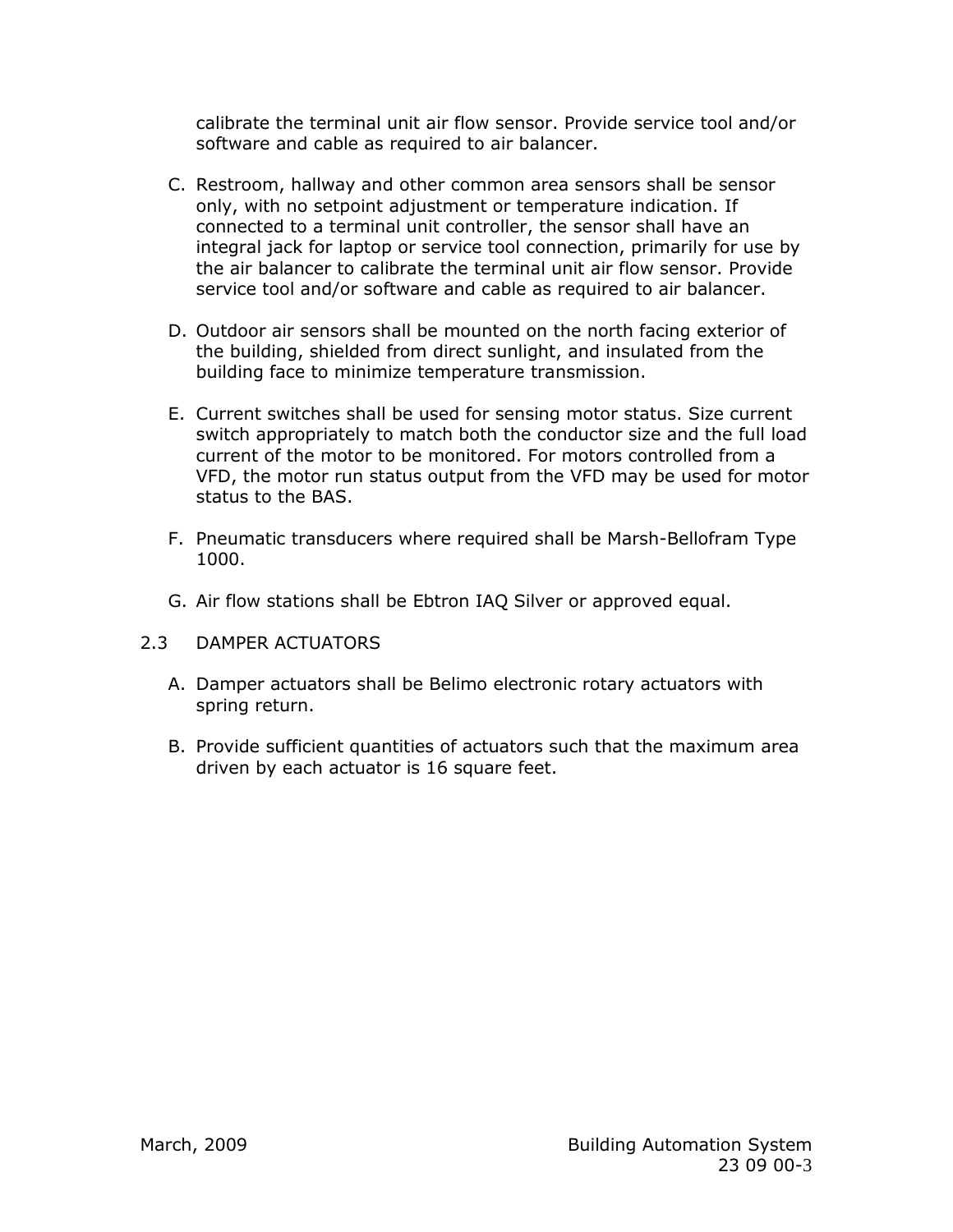# 2.4 ADJUSTABLE FREQUENCY DRIVES

- A. Adjustable Frequency Drives shall be Toshiba, Cutler Hammer or Square D.
- B. Variable Frequency Drives shall be supplied by the BAS contractor, installed by the mechanical contractor, and wired by the electrical contractor.
- C. See section XXXXX VARIABLE FREQUENCY DRIVES for VFD specifications.
- 2.5 LIGHTING CONTRTOLS
	- A. Lighting controls are provided by the electrical contractor.
	- B. Provide a general lighting DDC point to the lighting control system for the practice area to sweep the lights for unoccupied shut-down.
- 2.6 CONTROL WIRE AND CABLE
	- A. All control wire to be Windy City "Smart Wire" or equal.
	- B. Control wire shall have sequential wire length markers and be clearly labeled as "Temperature Control" wire.
	- C. General purpose input/output control wire shall be 18 guage, nonshielded twisted pair with white outer jacket and a purple stripe.
	- D. VAV zone space sensor cable shall be 18 guage, 2 twisted pair with white outer jacket and purple stripe.
	- E. 24 VAC power cables to terminal equipment controllers shall be minimum 18 gauge non shielded with purple outer jacket.
	- F. Ethernet cables between data closets and BAS panels shall be blue CAT 6 cable, terminated to a standard Ethernet jack inside the panel.
	- G. RS-485 ASC controller network cable shall be 18 guage twisted shielded pair with orange outer jacket.
- 2.7 CONTROL VALVES
	- A. Terminal equipment and reheat valves shall be Belimo modulating characterized ball valves with bronze body, chrome plated ball and screwed connections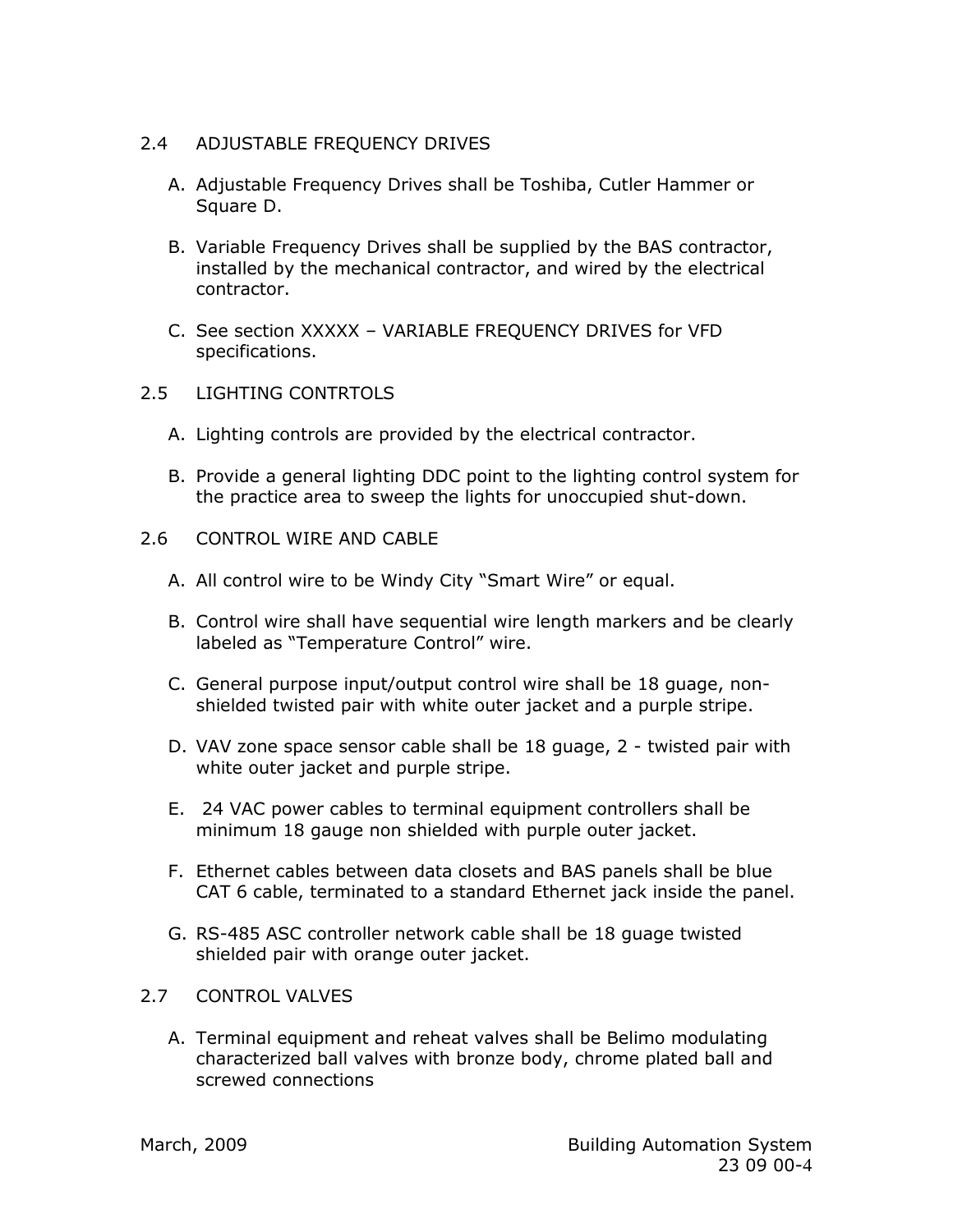- B. Air handler temperature control valve bodies 2" IPS and smaller shall be single seated bronze valves with screwed end connections.
- C. Temperature control valve bodies  $2 \frac{1}{2}$  " and larger shall be cast iron and shall have flanged end connections.
- D. In general, control valve operators shall be Belimo electronic modulating. Control valves on hot water coils shall be spring return, fail open. Control valves on steam converters shall be spring return, fail closed.
- E. Control valves larger than 3" shall have pneumatic actuators unless there is no control air available in the building.
- 2.8 PRESSURE TRANSMITTERS
	- A. Air differential pressure transmitters shall be 4-20mA output, scaled to the range of the system being monitored.
	- B. Safe over-pressure rating shall be 5 times the operating range.
	- C. Water differential pressure transmitters shall be installed with a 3-way bypass manifold for servicing the transducer without shutting down the system.
	- D. In general, accuracy shall be  $+/-1\%$  of Full Scale.
- 2.9 HUMIDITY TRANSMITTERS
	- A. All space, duct and outdoor air relative humidity transmitters shall be Vaisala.
	- B. Transmitter output shall be 4-20mA.
	- C. Outdoor mounted sensors shall have appropriate rain shields to protect the sensor from direct precipitation and shall be mounted clear of any building relief or exhaust air stream on the north face of the building.
	- D. In general, relative humidity accuracy shall be  $+/-$  3% of full scale.

#### PART 3 - EXECUTION

- 3.1 INSTALLATION
	- A. Provide and install all required sensors, relays, current switches, etc. as needed to meet the project point list and intent of the sequence of operation for a complete and operable system.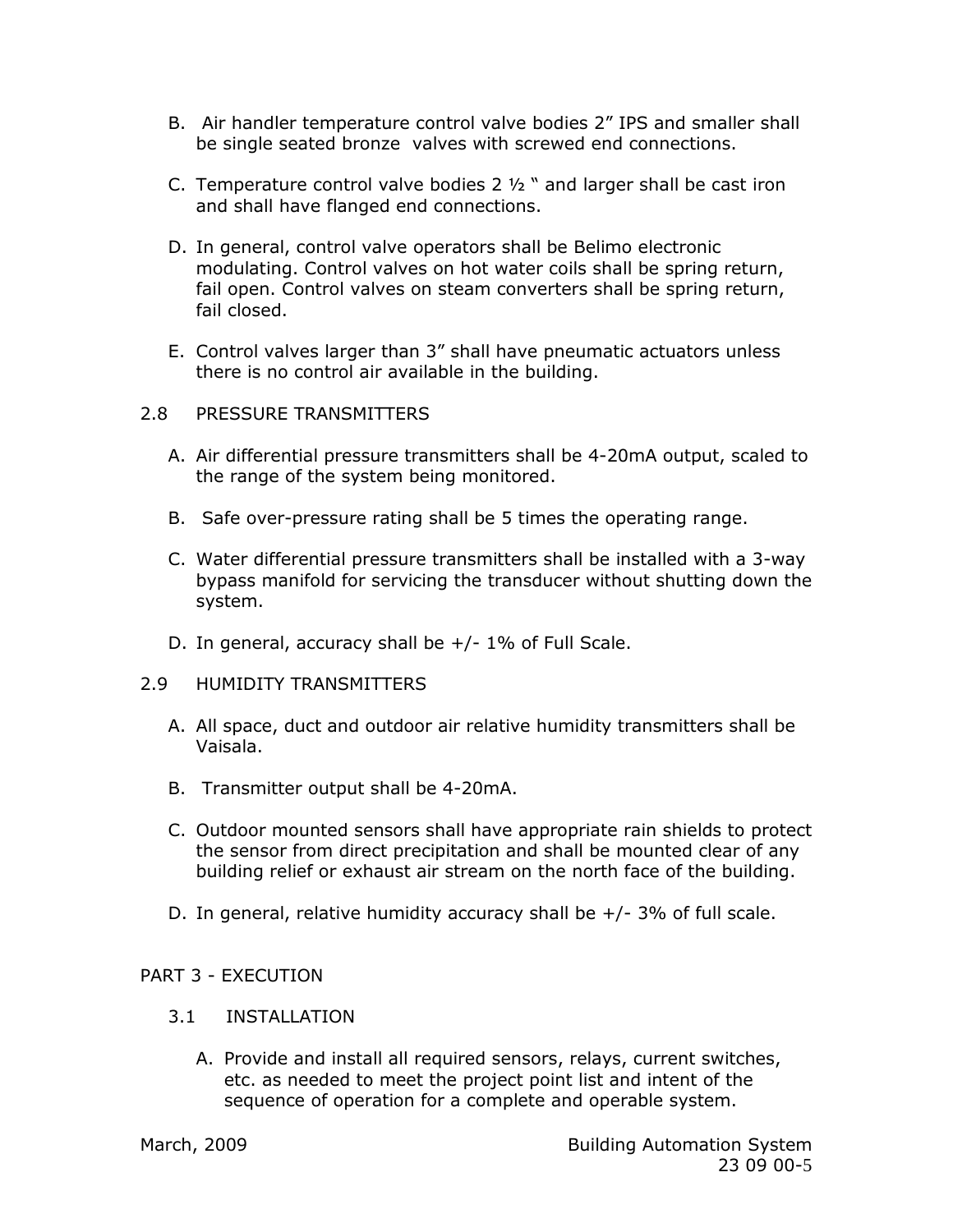- B. Provide for a neat and workmanlike installation. Controls personnel shall be experienced in the regular course of installing and commissioning building automation systems. All work to be installed per applicable codes and standards.
- C. Provide all low voltage class 2 wiring required for the proper installation of this system under the BAS contract.
- D. 120V power to the BAS controller shall be by electrical contractor.
- E. Provide EMT conduit for all power wiring and all exposed class 2 wiring within mechanical rooms. Class 2 wiring in concealed accessible areas may be run utilizing plenum cable as long as it is properly supported with J-hooks and bridal rings, routed along building lines.
- F. Mount non-adjustable, non-indicating space sensors at 60" AFF. Mount adjustable or indicating type space sensors at 48" AFF.
- G. Do not run control signal wiring in the same conduit as line voltage wiring. All 24 volt control wiring shall be 18 gauge minimum. Control signal wiring shall be 22 gauge minimum.
- H. All conduit shall be installed straight and level and at right angles to the building lines.
- I. Any penetrations through walls shall be fire-stopped with fire resistant sealant per the University's requirements. All penetrations of class 2 wiring through walls shall be in a conduit sleeve.
- J. Communication and power wiring to VAV controllers shall be cut to length and terminated in a neat and workmanlike manor. DO NOT COIL EXTRA CABLE AT THE CONTROLLER.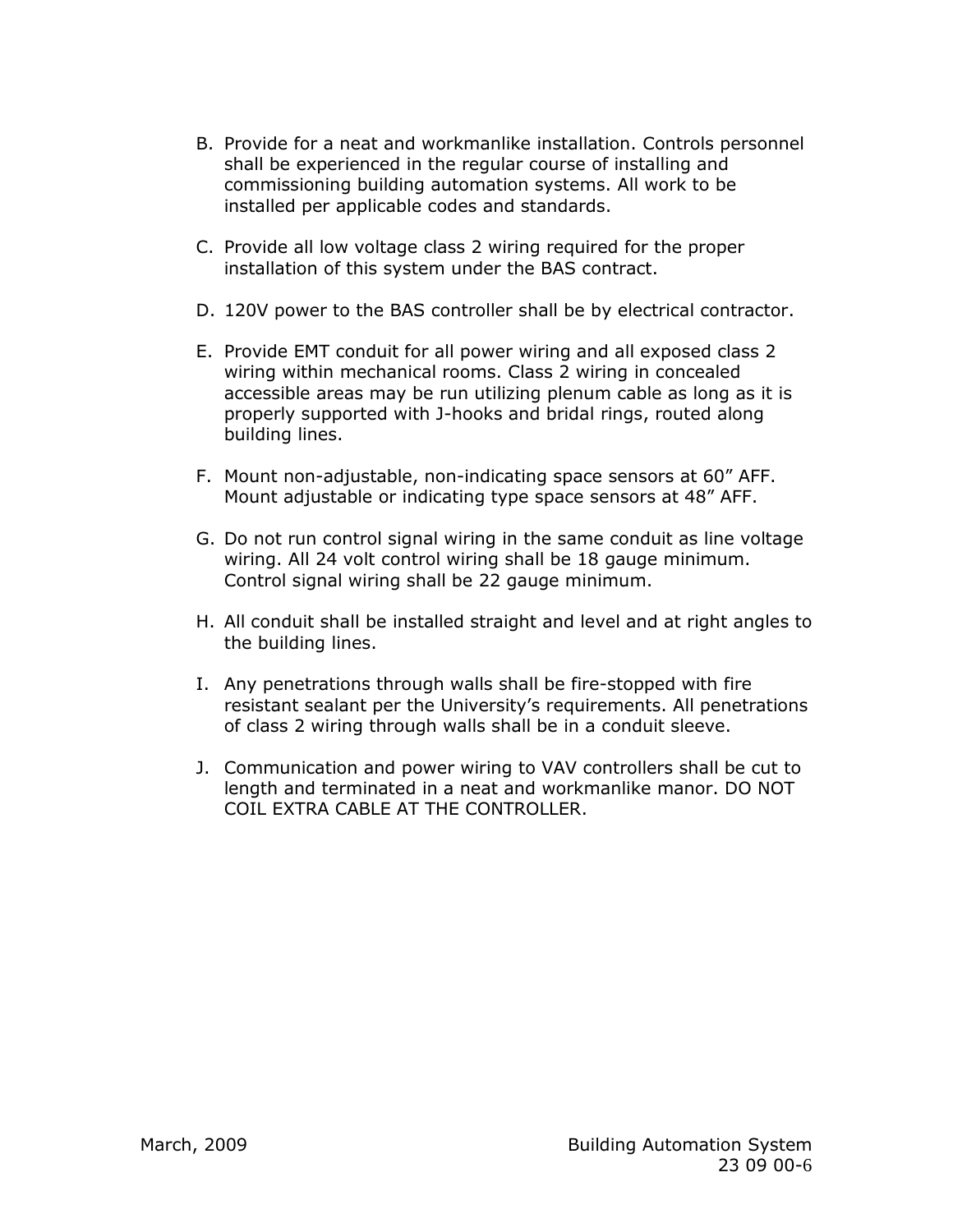#### 3.2 IDENTIFICATION

- A. Each control cable shall be labeled with the point name on each end.
- B. Each control device shall be labeled with its corresponding point address and point name with adhesive labels placed directly on the device if possible.
- C. Space temperature sensors shall be labeled on the bottom or under the cover with the VAV box number for easy identification.
- D. Identify conduits carrying control wiring ever 50' with "TEMP CONTROL" stickers for identification purposes.

#### 3.3SOFTWARE

- A. Develop software control schemes to implement the sequence of operation in easy to understand programming blocks.
- B. When possible, break down complex calculations into multiple steps for ease of troubleshooting.
- C. Software control routines should be as similar as possible amongst like equipment such that troubleshooting is easier for the owner.
- D. Software shall be designed to eliminate as much as possible any overlap between heating and cooling operation and to maximize energy savings in all cases.
- E. All software is to be developed and tested off site to insure proper operation before being installed in the field. Review software with owner's controls consultant prior to installation.
- F. Provide a graphic page for each new system or sub-system that is installed. Graphic shall pictorially depict unit being controlled with live unit performance data.

#### 3.4TESTING

- A. Perform a functional test of the software before turn-over to the owner. Owner's controls consultant shall witness the operation of the system during commissioning.
- B. Start-up of the control system shall be provided to insure proper operation of the system prior to turn-over to the owner.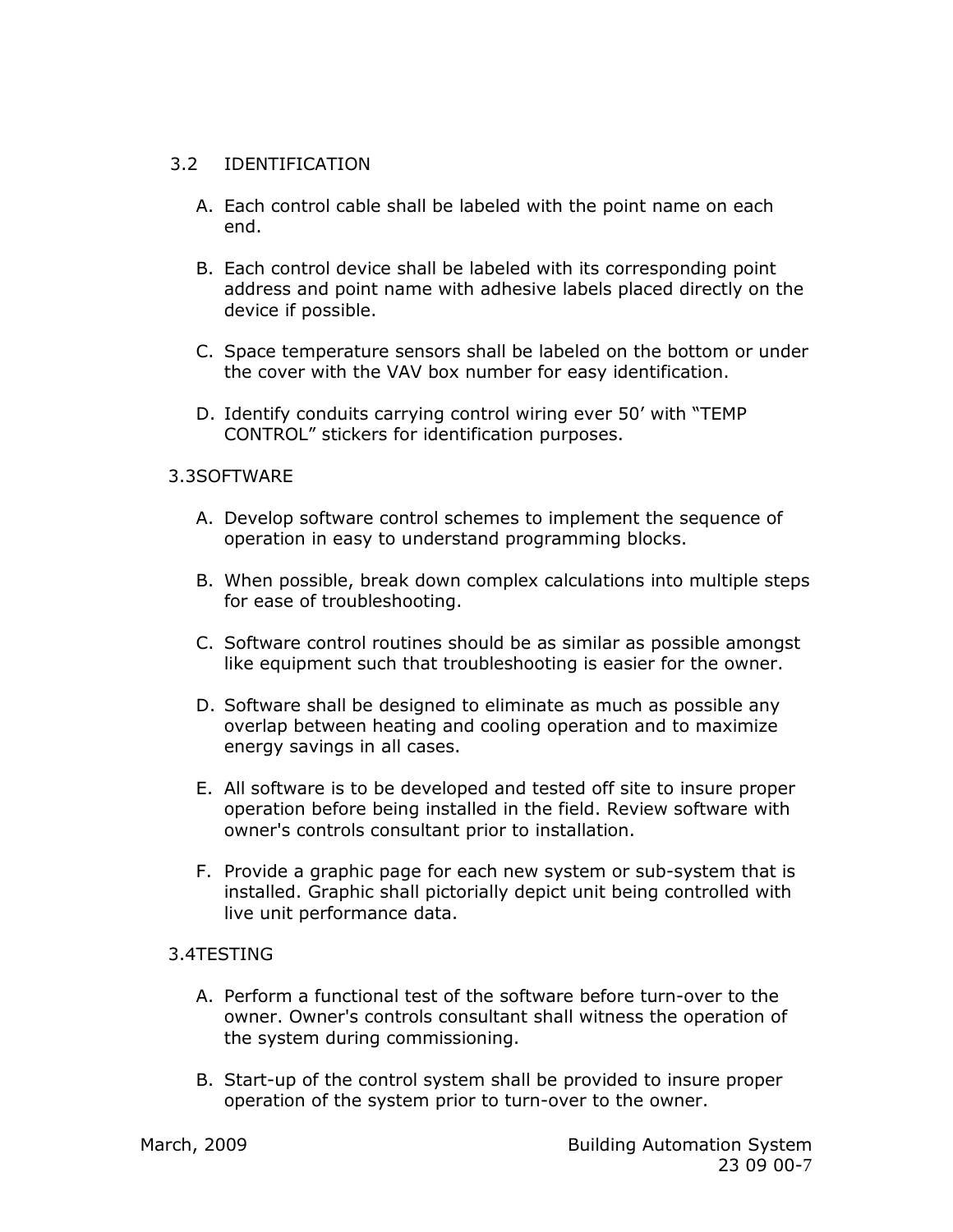C. A functional test will be performed on each system. The owner will spot check this testing. Provide evidence of successful functional testing in the form of test sheets at the completion of the project.

## 3.5TRAINING

- A. At the completion of the project, the BAS field specialists shall perform an in-service walk-through with owner designated personnel to identify locations of equipment and gain a general understanding of the operation of that equipment.
- B. Provide training at the BAS front end PC for the owner's building DDC operators on the operation of the software and graphics relative to the new system installed.
- C. Review alarms, setpoints, and other operator adjustable software items.
- D. Review the as-built operations and maintenance manual contents and how to use them to troubleshoot the system.
- 3.5 Submittals
	- A. Before installation begins, provide a package of schematic drawings detailing the point to point wiring of each control panel to each control device.
	- B. Provide as a minimum the following:
		- 1. Controller network architecture.
		- 2. Controller wiring diagram with power requirements.
		- 3. Point to point field wiring diagram.
		- 4. Detailed sequence of operation for each system.
		- 5. Bill of material identifying part numbers and manufacturer.
		- 6. Manufactures cut sheets for each device supplied.
		- 7. Upon completion provide 3 sets of as-builts and an electronic copy on CD.